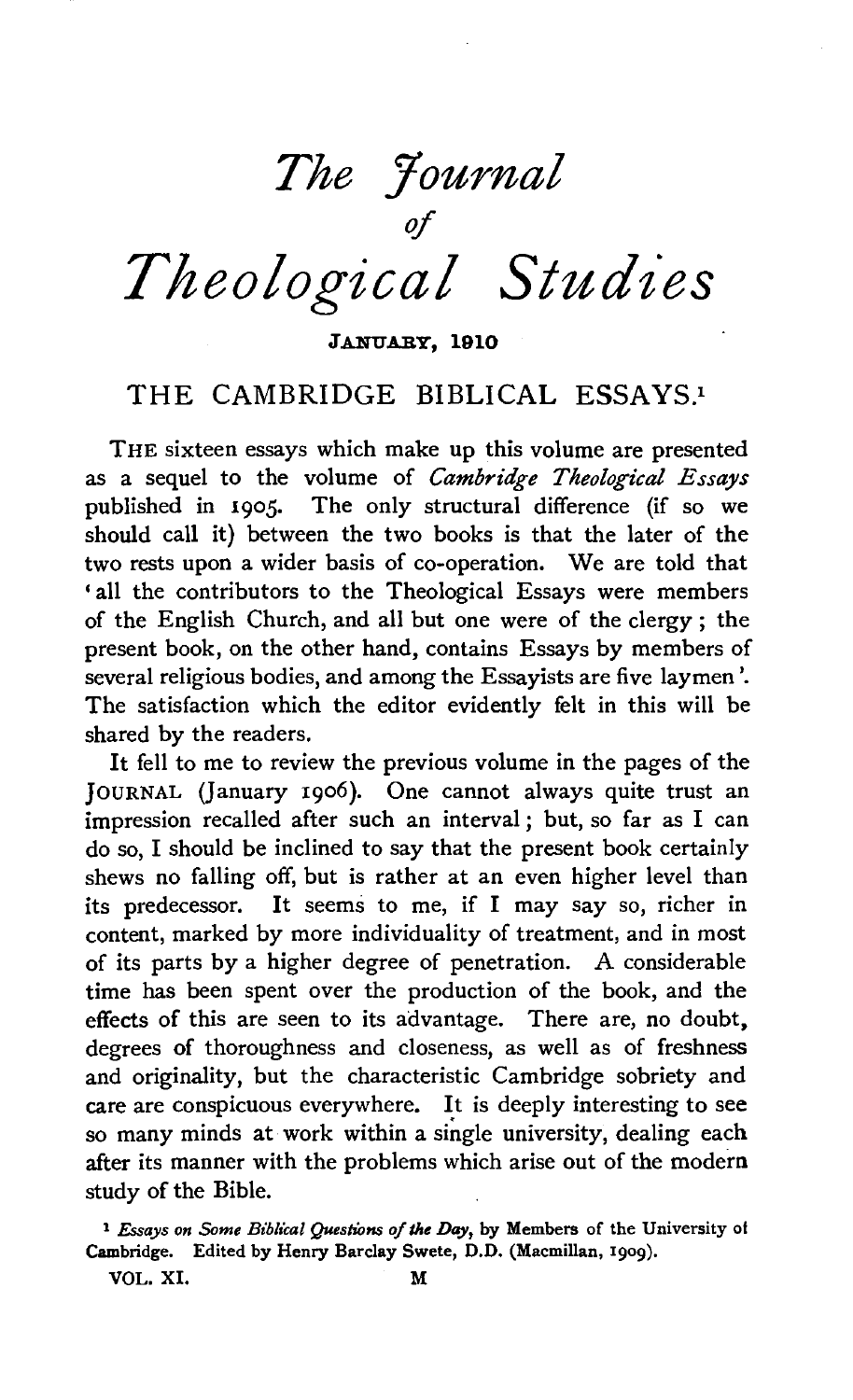If there are degrees of excellence in the book, there are also degrees in the extent to which the critic is familiar with the different subjects discussed in it. It will therefore be well for him to disclaim from the first any idea of speaking with objective authority. All that he will attempt to do will be to say frankly,<br>as well as he can how the particular essays strike him. The as well as he can, how the particular essays strike him. reader will see what deductions he ought to make on the score of individual taste and sympathy.

The only criticism that I can make on the first essay is that it *seems* at least to come to an end too soon and perhaps a little abruptly. The opening is admirable ; our interest is enlisted so quickly and so warmly that we are apt to be disappointed that it is not more sustained. The title of the essay is 'Historical Methods in the Old Testament'; but the chief point in it is the analogy presented by the Arabian historians. A substantial specimen is given of the way in which these historians treated the materials before them. But when we are told ' that our information respecting the literary history of the Arabs is vastly superior, both in abundance and in accuracy, to the information which we possess concerning the literary history of the ancient Hebrews ' (p. 19), one is tempted to wish that the nature of this information, from the comparative point of view, was put before us rather more fully. A bare seventeen pages is hardly adequate to the occasion.

Speaking quite subjectively, I may say that the second essay, by Dr Johns, on 'The Influence of Babylonian Mythology upon the Old Testament' is one of those that have a special attraction for me. We have heard a great deal of late of this subject, and Dr Johns treats it with excellent judgement, comprehensiveness, and impartiality. But the most interesting feature in the essay is, to my mind, the sympathetic, and therefore (as I conceive) really intelligent treatment of the early mythologies.

· 'There are yet some considerations on the subject of mythology which appear not to have been sufficiently weighed. The term myth is not very definite. Mythology in the Bible is a very shocking idea to some accustomed to regard myths as essentially stories about the pagan gods. Others seem to consider any narrative as mythical which introduces supernatural beings. It might be well to devise a more exact term to connote what we have to deal with here. *For many so-called myths are*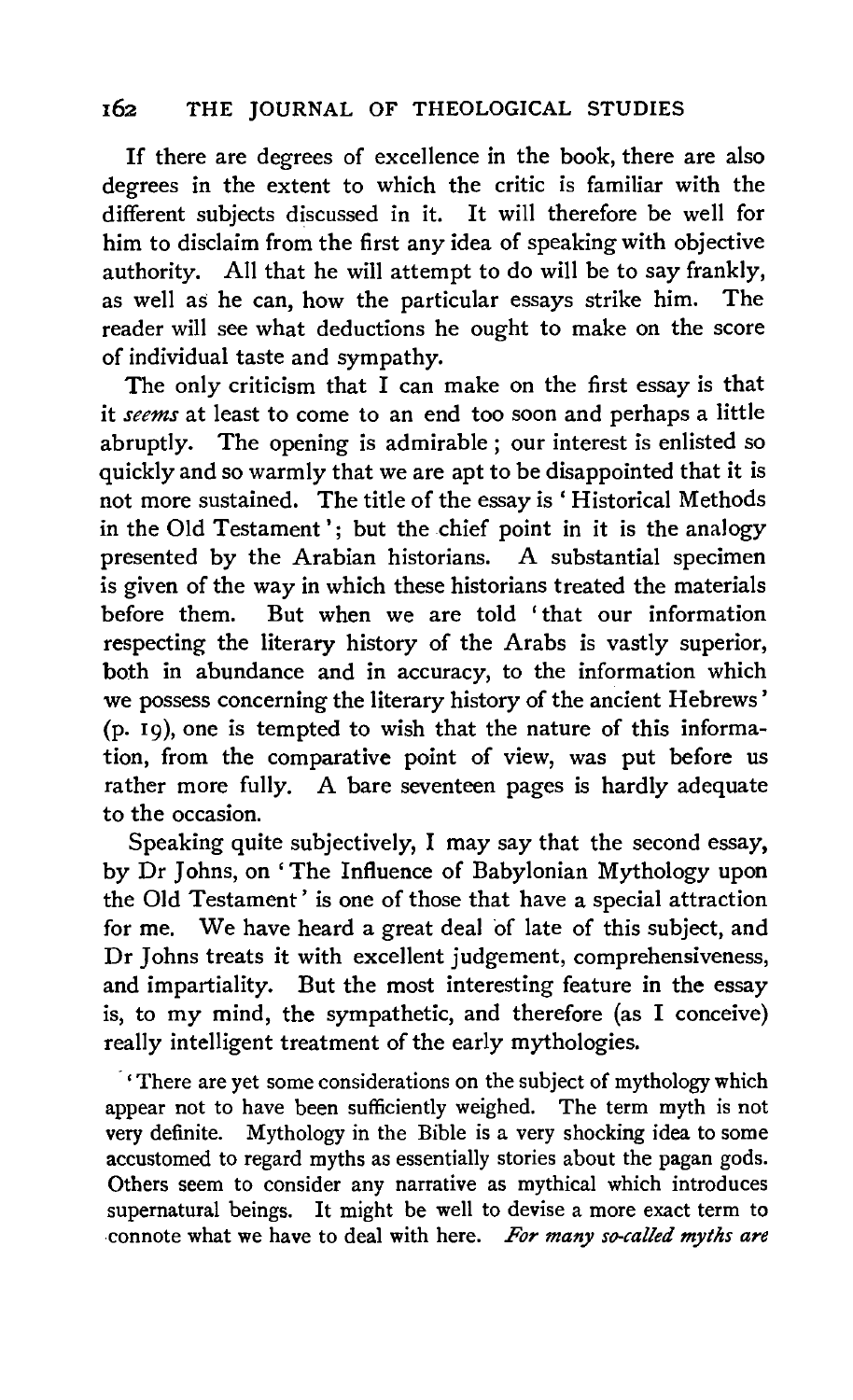*primitive attempts to put an hypothesis into words before language has become sufficiently developed for scientific terms to be available. Recourse* become sufficiently developed for scientific terms to be available. *is invariably had to metaphor.* It is impertinent in the highest degree to attempt to take these metaphors literally. If a dragon mythologically devours the sun, that is not the same as to say that primitive men regarded the orb of day as edible. It was an attempt to account for an eclipse. There is good reason to suppose that the Babylonians There is good reason to suppose that the Babylonians knew what caused the eclipse though they may not have known just how the moon got between us and the sun. *They could not then have believed in the actual existence of a dragon, even if their fathers and some ignorant folk among them still did so.* Whether the inventor of this myth took it literally is hard to decide. Anyway, the actual event was accurately observed and early reasoned about, and expressed as best could be  $\dots$ . A myth is usually, however, something more than the record of a fact in metaphorical terms. It may embody a scientific hypothesis. The science may now be out of date, but the theory that all was once water is as really scientific as the opinion that all was once gaseous matter. The latter only carries the analysis one step further. Water consists of two gases. . . . Now water in the form of an ocean is such a restless, fierce monster to early man that to speak of it as a dragon was natural. But in the cosmogony the writer does not speak of a dragon at all, only of water, *tiamat.* Only when he enters upon the mythological part proper, in order to carry out the purpose of his poem and glorify the deeds of Marduk, does he personify this chaos water and speak of it as *Tiamat.* Then he treats this personified cosmical force as a dragon .... The first few lines of the poem *Enuma eli'sh* are a cosmogony, as is the nebular hypothesis. It is only a myth in that elsewhere the words here used in a cosmological sense, i. e. as scientific terms, are used as proper names and enter into mythological relations. *Even these relations may be founded on hypotheses as to the causes* of *things .* ... For the greater glory of Marduk, god after god is represented as attempting the conquest of Tiamat, and failing or only partially succeeding, till he comes to triumph. It is beyond doubt that the poet more or less skilfully transfers the achievements once ascribed to other gods to Marduk. We have therefore to seek below the surface for the elements of the cosmogony.... When some  $550$  lines later Marduk has slain the dragon and split her in twain like a fish, he makes the firmament above and the earth below of the two halves of her. The glittering sky at night might well be compared to a scaly dragon, but we can only compare with Genesis the cosmological idea that lies behind the myth. The firmament that divides the waters from the waters is the same as the covering for the heavens that kept back the waters above. The fragmentary condition of the poem, despite its great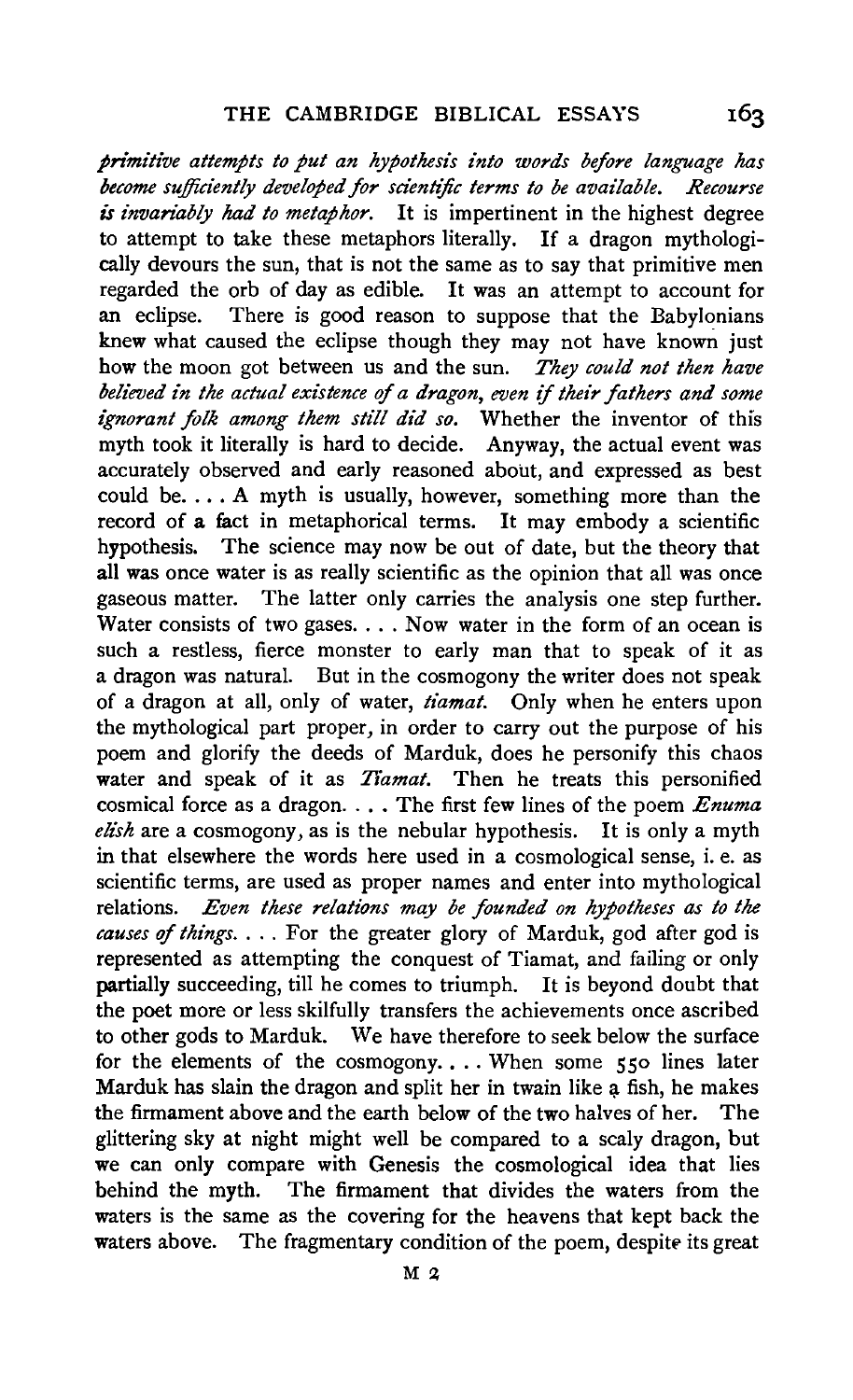length, allows us no point for comparison with some details in Genesis, but when Marduk makes men of clay mixed with his own blood, we again discern a resemblance in thought. The Hebrew writer could not speak of the blood of God, but blood was life to him, and so was breath. We may praise the change of metaphor, but can we say honestly that the idea is different?' (pp.  $33-6$ ).

I have quoted at some length and I have italicized some passages, because I was anxious to bring home as effectually as possible the characteristic features in this method which I desire to commend. One is a little curious to know how much the Babylonians really understood about eclipses. But it is evident that their astronomy included a great amount of accurate and sound observation. It should not be thought that Dr Johns presses too far the analogies which may be found to modern science. He is doubtless well aware of the caution that needs to be exercised under this head. But he permits himself the boldness of language which is almost inevitable where new ideas and a new attitude are inculcated. A certain amount of what may seem to be over-statement is inherent in the process of education.

The tendency to make the best of these primitive ideas may be said to be the keynote of the whole essay; and a very delightful note it is. There is one more passage that I cannot resist quoting.

'There is abundant evidence that the Babylonians said of their deities that they made the dead to live. It is true that such a phrase could be used of a king who had by his pardon granted a fresh lease of life to his erring subject, or of a doctor who had brought back a sick man from the bed of death to his former life. It would be contrary to the whole tone of many religious writings, even if it had not been in conflict with the evidence of burial customs, to suppose that the phrase could not refer to a life beyond the grave. That a courtier uses the phrase in the lower sense in a letter to his king does not exclude the strong probability that to most minds it implied a belief in the resurrection of the dead. . . . Setting aside the formal polytheism, such names as " May I see the face of God", "Let me go forth to the light of God", &c., such euphemisms for death as "God took to Himself", " He went up the mount to God ", suggest a belief in a continuance of life in blessedness and in the presence of God. The penitential psalms and prayers, with their searching into sincerity of heart and lofty ethical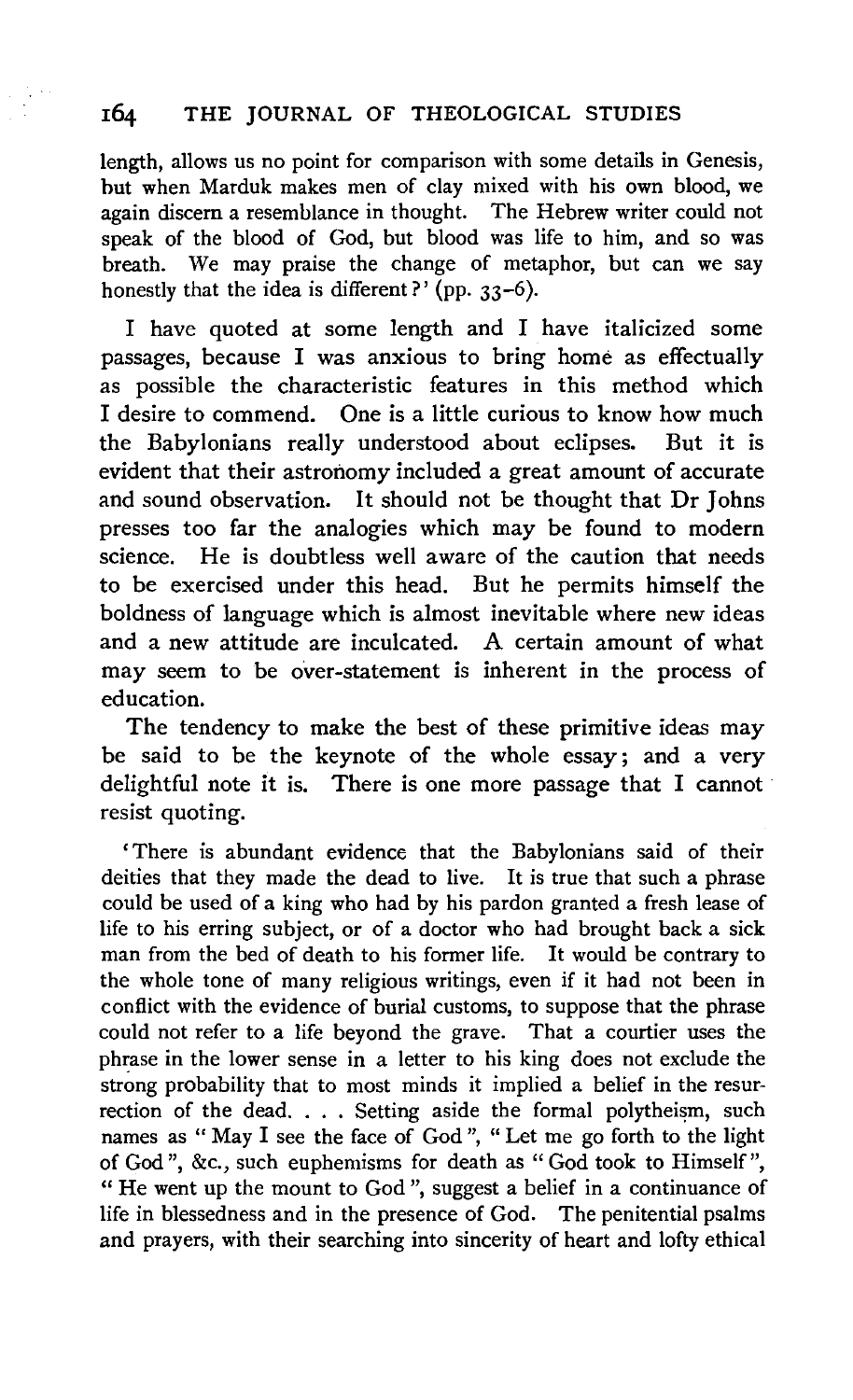tone, forbid us to indulge the modern suspicion that every metaphor was understood in its bald literal meaning ' (p. 40 f).

I suppose we are to understand that the expressions in inverted commas are all Babylonian. But if that is so, we are at once reminded of the parallels to them in the literature of Israel. And we ask ourselves whether we do not after all make too much of the presence or absence of a deliberate theory of Immortality. Israel was comparatively late in formulating such a theory. But does that mean more than that the pious Israelite was so intent upon the life and walk with God on this side the grave that his thoughts had hardly begun to dwell upon the question as to what fate awaited him on the other side of it? The main point really was the attitude of the soul towards God. When once the Israelite had reached that strong sense of communion with God which breathes in so many passages of the Psalter, it was but a small step to transfer it from one side of the grave to the other. (Compare some happy remarks, as it seems to me, in Dr Burney's *Israel's Hope of Immortality* pp. 43-47.)

This most interesting essay by Dr Johns has a neighbour worthy of it in Mr Stanley A. Cook's survey of ' The Present Stage of Old Testament Research'. This seems to me to be exactly the type of essay that is suited to a volume such as that before us. It is full of close-packed matter ; the writer has complete command of all the literature that his subject embraces ; he is in the midst of enquiries in which he has himself taken an active part ; and yet he is able to take up a position of sufficient detachment not to impair the even-handed justice of his survey. His judgements always make upon us the impression of being sober, weighty, and well considered. At the same time he does not in any way try to conceal his own standpoint, which I take to be that of a follower of Wellhausen qualified in the direction of a ' more conservative attitude towards Israelite developement *previous to the middle of the eighth century B. C.* ' (I quote his own words on p. 88). Perhaps it is not too great an impertinence, on the part of one who cannot claim to be more than an interested spectator of Old Testament studies, to express the opinion that this is just the line of advance that seems to him most hopeful. He has been, if he may say so, especially attracted by the conservative (rather than the negative) side of Gunkel's more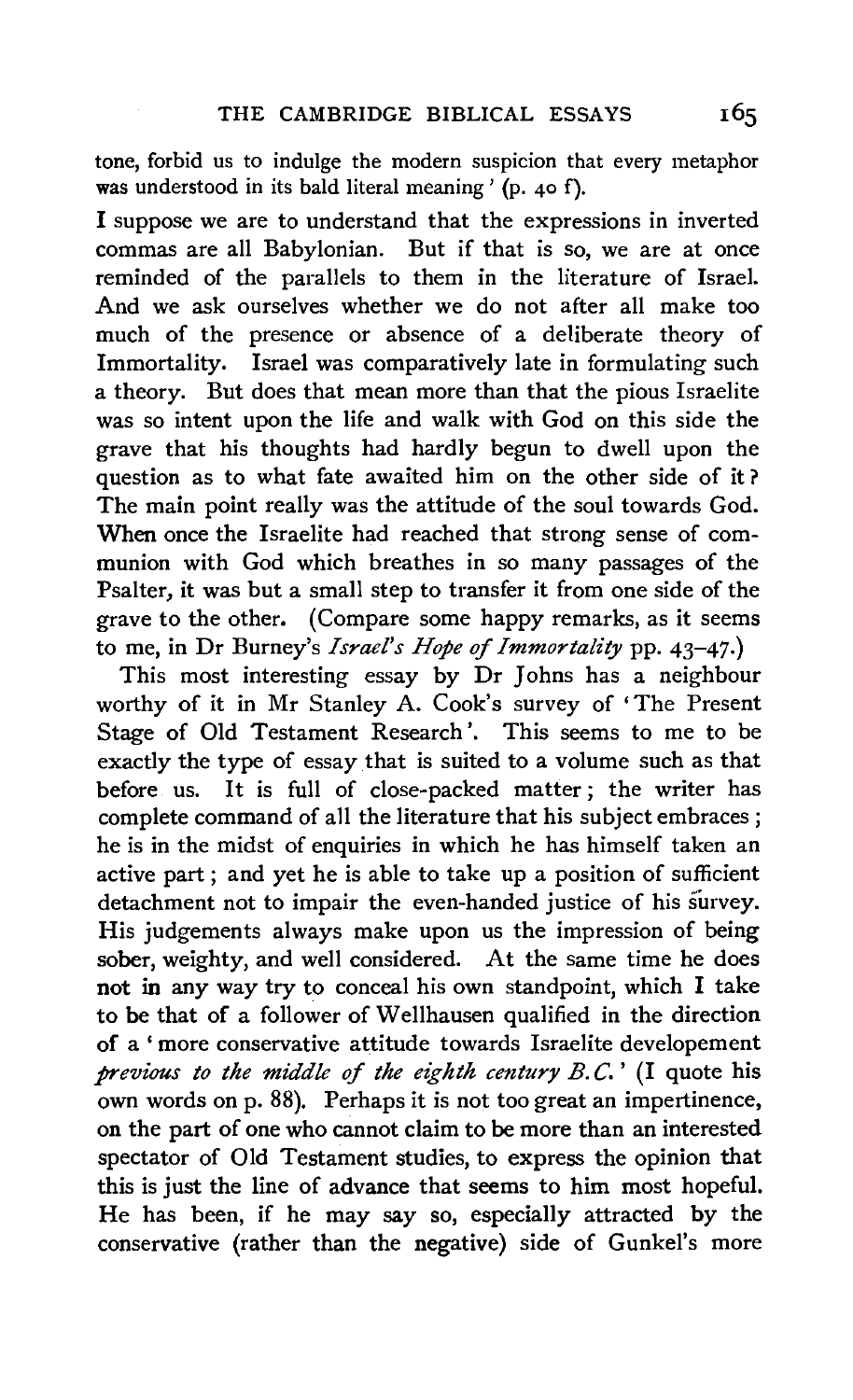recent researches, e. g. as these, with kindred views, are summarized in the second paragraph on p. 77 and on p. 81 I venture to hope that the essayist will not allow any critical purism to stand in the way of his own full recognition of work done on these lines. He seems to me to be in a little danger of this when he insists that 'the logical inference is not that the narratives [of Genesis] are pre-prophetic, but that they are *non*prophetic '. If they are non-prophetic, they are also preprophetic ; and they deserve the credit that accrues to them from that fact.

I fully appreciate the efforts that are being made, on lines first opened out by Robertson Smith, to get at a true conception of the common basis of Semitic---or rather perhaps Oriental-religion.

'An instinctively inherited and unconscious tradition formed the ground upon which the great religious innovators raised their faiths. The inveterate religious features regularly underlie the religions of Babylonia, Assyria, and Egypt, of Israel, and of modern Palestine. Comparative Biblical research has a range of nearly 4,ooo years, from the age of Khammurabi to the present day, and it seeks to recover a background upon which to place the Old Testament-in the light of criticism ' (p. 84).

But I do not want to see this common background allowed in any degree to absorb or obscure the higher and more distinctive features in the religions, either of Egypt or of Babylon or of Israel.

The next essay (IV) is a brightly written sketch by Professor Kennett of the 'History of the Jewish Church from Nebuchadnezzar to Alexander the Great'. Professor Kennett's narrative style is easy and flowing, and we owe him many picturesque and happy expressions. But he will forgive me if I say that, in reading his essay, I should prefer to have a pinchor rather several pinches-of salt in my pocket-to be used perhaps especially at the points at which he speaks of the sequence and dating of the Pentateuchal documents. He makes fit use of the Papyri recently discovered at Elephantine. Among the suggestions thrown out to which I should be inclined to put a substantial query, is the idea that the, three greater prophets may have been at first included in the Book of the Twelve.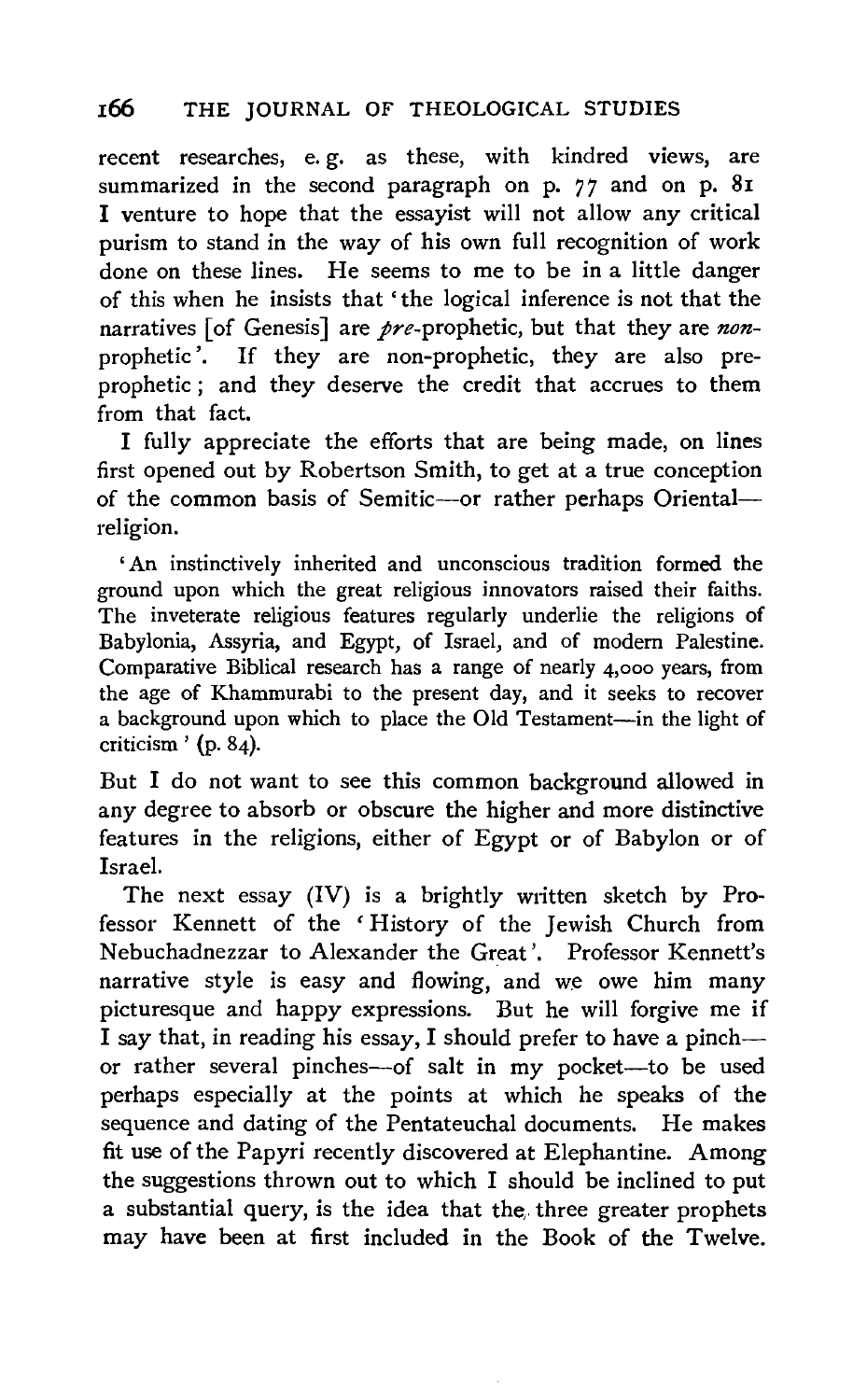Did not that book rather originate in the fact that the writings of which it was composed could be all included in a single roll?

Dr W. E. Barnes, in the next essay (V), keeps within rather narrower limits than the writers who immediately precede him. He begins, indeed, with a useful reminder that we may speak of the Psalms as the 'Hymn Book of the Second Temple', only if we realize that but a few of the 'Hymns' were regularly sung in public worship. We may call the Psalter the ' Praises of Israel', only if we realize that it is also a book of meditations for individuals, the *Sacra privata* of the Israelite as well as the Praise Book of the Temple (p. 139). But his real thesis is the extent to which the interpretation of the Psalms may be regarded as historical. He contends that the attempts which have been made .to carry out systematically the principles of historical interpretation must be considered to have broken down. It would not follow that these attempts were not justified in the first instance. The method deserved to have a full trial. But now it has been tried, and the results obtained amount to a confession of failure. No agreement has been reached as to the background of history which lies behind particular Psalms ; for this the data are too vague and general. And they are also too vague to allow us to draw out a scheme of the developement of religious ideas into which particular Psalms can be fitted.

It is no doubt true that no consensus has as yet been reached. The direct comparison of the Psalms with the events, so far as they are known, of external history has not led to results that carry conviction. Dr Barnes does not, I think, discuss the method of arriving at an (approximate) history of the Psalter by tracing out (approximately) the history of the collections of which it is made up, and determining their sequence and relations to each other. I suppose that for many people a cautious book like Dr Driver's *Introduction* will represent about the degree of precision attainable. And, although this goes much more into detail, I do not gather that the general position would differ materially from that of Dr Barnes.

The chief advantage of this critical self-restraint is that it allows full weight to be given to the religious value of some of the Psalms (especially to some of those which have been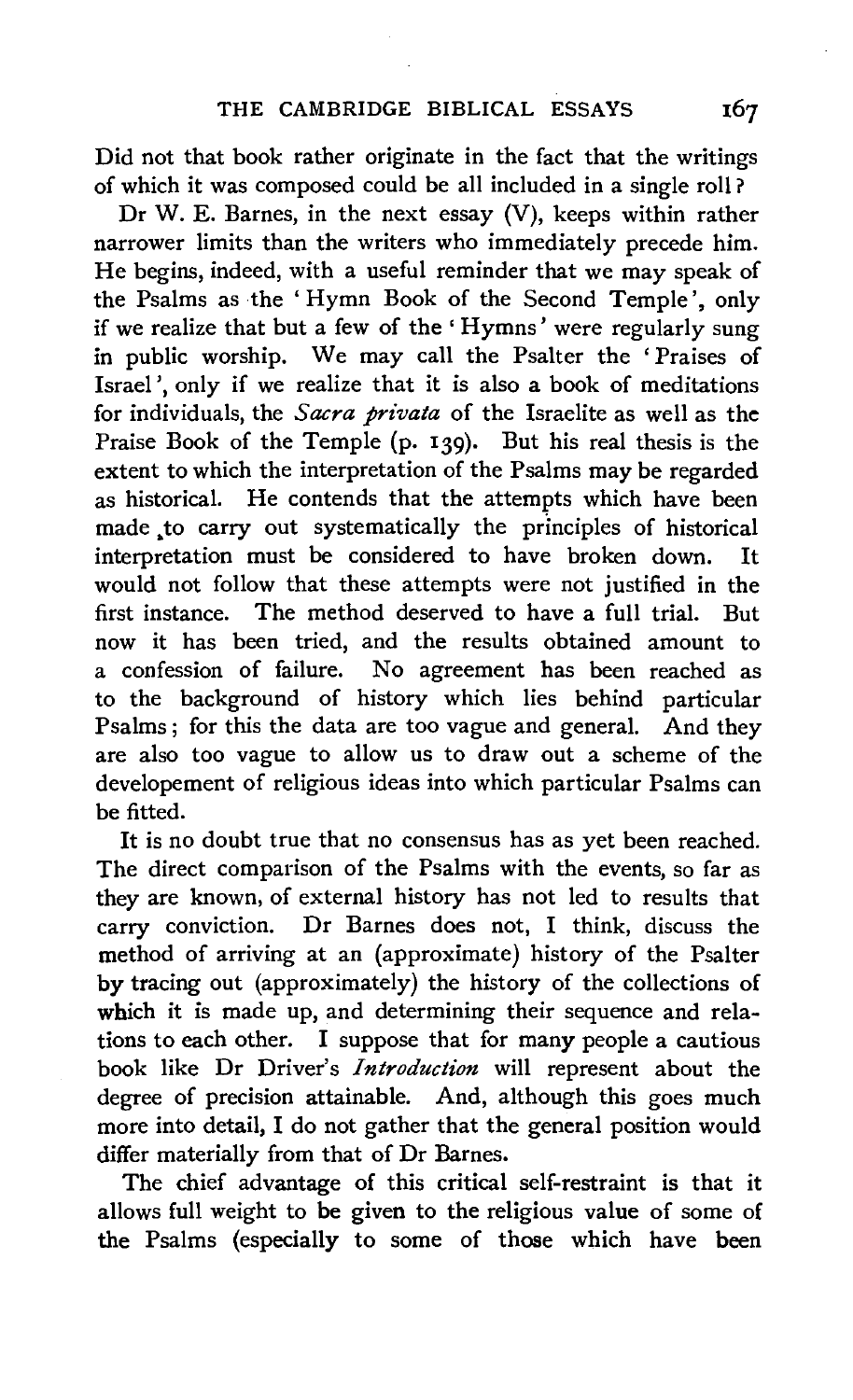commonly regarded as Messianic), without yielding to the temptation to rewrite the texts in deference to the supposed requirements of the historical situation.

I do not doubt that the next essay (VI) on 'Rabbinic Aids to Exegesis' will be generally pronounced to be one of the most interesting and valuable in the book. It marks a real advance in the branch of study which it commends. Until a comparatively recent date prejudice has been too much at work on both sides. Christian scholars have either unduly ignored the assistance which Rabbinic literature might have given them, or else they have collected such data as they could chiefly for polemical purposes. And, on the other hand, Jewish scholars have retaliated in the same polemical spirit. This, however, has not always been the case; for some time past there has been a tendency towards better relations. And this essay by the Reader in Rabbinic at Cambridge is just what one would wish such an essay to be. With such help it will be much easier to strike a true balance in the estimate at once of Christianity and of the contemporary and later Judaism. Christian writers need not be so pedantically scrupulous as they sometimes are in insisting upon the verification of dates for every parallel that is produced from Judaism. Many years ago a monograph by Ritter on Philo and the Palestinian *Halacha* brought home to me how much older a great deal of the Rabbinic material was than it might easily seem to be. If the writings of Philo had not survived, we should have had to place many a usage and many a *dictum* centuries later than it really was. Of course I do not mean that parallels of verified date and those of which the date cannot be verified are on the same footing. But I do mean that it is often unsafe to reject a parallel altogether only on the ground that early evidence for it is not forthcoming. The absence of evidence may be a mere accident. We have reason to be most grateful to Mr Abrahams for his contribution.

Prof. Burkitt comes next, with an essay (VII) which is really a beautiful piece of writing. Indeed, as I read further in the volume I am more and more impressed with its excellence simply as literature. Such writers as Dr Burkitt and Dr Inge are not easily surpassed. And the excellence in Dr Burkitt's case is of thought as well as of style. He succeeds in blending,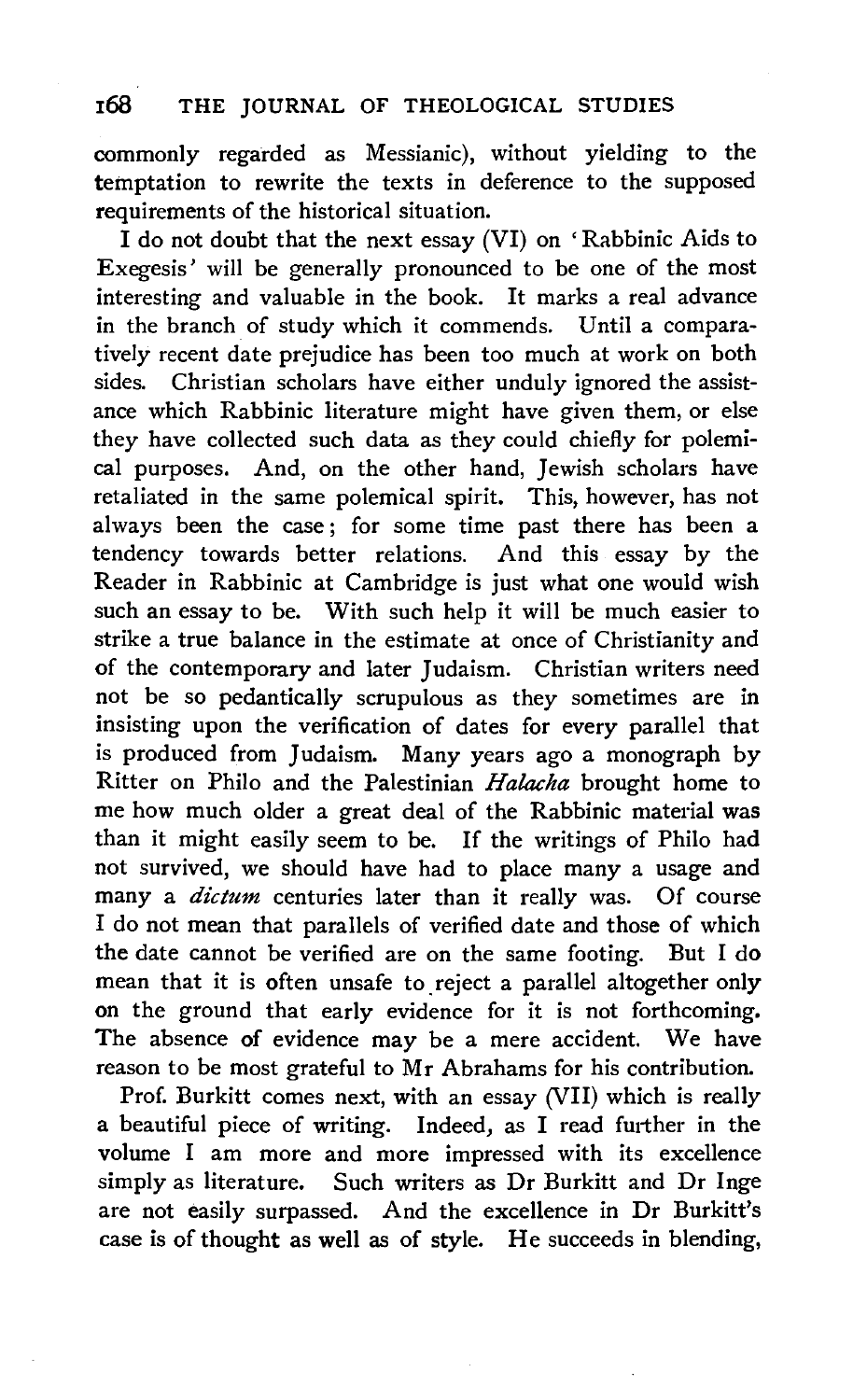as if by a natural gift, ancient and modern, the real and the ideal, with perfect flexibility and ease. The style is just suited to the subject, 'The Eschatological Idea in the Gospel'. It is most important that this idea should be made really intelligible to the modern mind; and if any one can do this, it is Dr Burkitt. His essay is really a plea for taking the Eschatology as it stands, and looking at it in the light of the historical conditions to which it belongs. We live in times of comparatively stable equilibrium; the Gospels were written in an age when everything seemed unstable. To live through such a time an unconquerable hope was needed. The root of that hope was an intense belief in the power and goodness of God. The form given to it was shaped partly by circumstances, and partly by ideas inherited from the Prophets. The clothing of the idea is symbol, but its essence transcends symbol. In the last resort we all have need of it ; and the more troubled the age, the greater the need.

A different type of essay is represented by the next (VIII), Dr A. H. McNeile on 'Our Lord's Use of the Old Testament'. Where Prof. Burkitt gives a bird's-eye view of his subject, this essay is rather a close discussion of detail. In its general character as seen in the great amount of definite material embodied in it, it reminds us somewhat of No. Ill. I do not think that I know anywhere a treatment of the subject which comes so near to being exhaustive. And the spirit of the essay -a kind of *pietas* that breathes through it-is to me very attractive. On this side it has affinities to Nos. II and X.

Dr Inge, on 'The Theology of the Fourth Gospel', does not seem to me to strike so happy a note. I desire to make allowance for my own difference of opinion, which is larger in the case of this essay than in any of the others. I should wish also to recognize the moderation with which in many ways Dr Inge states his position. And I would frankly admit that the position itself has a considerable vogue at the present time. But to have a vogue is one thing, to be hailed as offering 'a solution' of a difficult problem or series of problems is another. I am afraid that as a solution the point of view from which the essay is written must be regarded as premature. I at least could not assent-I am a long way from assenting-to many of the propositions, laid down somewhat categorically, on the first page and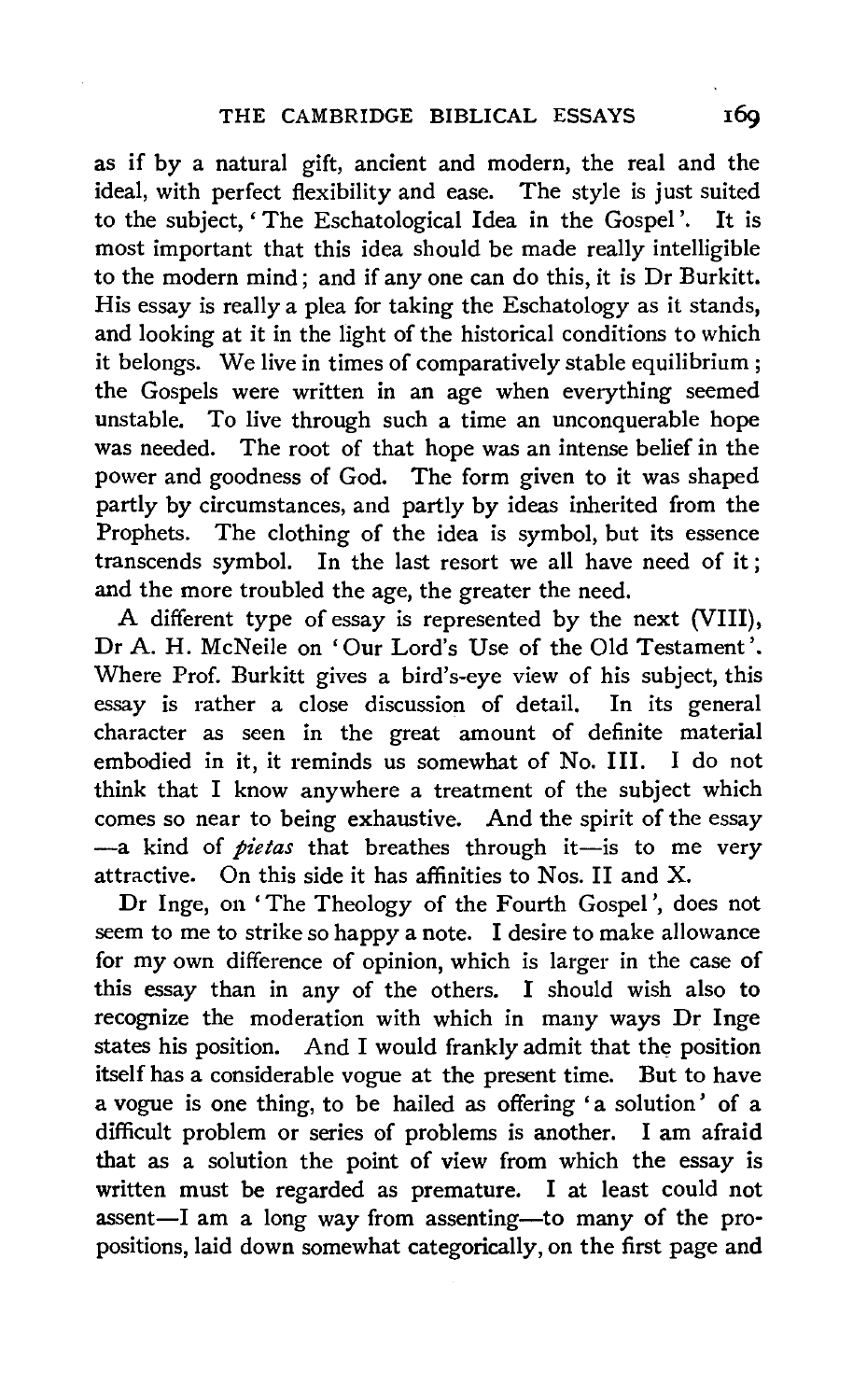a half of the essay.<sup>1</sup> As between the point of view represented in this essay and that which follows it on' The Historical Value of the Fourth Gospel', I should have no hesitation in choosing. My mind also goes back to a welcome sentence in Essay VI.

' Most remarkable of all has been the cumulative strength of the arguments adduced by Jewish writers favourable to the authenticity of the discourses in the Fourth Gospel, especially in relation to the circumstances under which they are reported to have been spoken '  $(p. 181)$ .

This sentence, with Essay X, seems to me to supply most of what is needed by way of corrective.

I ought not perhaps to express surprise at the element which I should deprecate in Dr Inge's essay, because so much has been written of late to a similar effect both in this country and abroad -and in a more exaggerated form. Still I associate Dr Inge so much with the wholesome resistance to the ideas that culminate in Abbé Loisy that I should have thought there would beand, reading between the lines, I think we can see from time to time that there is—some difficulty in reconciling the two lines of thought with each other.

I would be far from saying that there are not many points of value in the essay; if there were not, it would hardly be by Dr Inge. But I do not like to see him crossing over to the other benches, and on the way catching so much of the temper that seems to haunt them.

I ought perhaps in fairness to point out that Schmiedel has more than once explicitly disclaimed the construction put upon his famous language about the 'pillar-passages' on p. 281.<sup>2</sup> He did not mean to imply that they are the only part of the record that could be accepted.

I have already said incidentally most of what I should desire to say about Mr Brooke's essay (X). Its attitude, as well as the details of its treatment, appeal greatly to me.

Essay XI, by Mr Anderson Scott, on 'Jesus and Paul', is a really helpful contribution, grappling with the subject at closer

<sup>&</sup>lt;sup>1</sup> There is a delightful page (p. 132 f) by Canon Scott Holland in the volume *Jesus or Christ?* to which I gladly refer as evidence that I do not stand alone ; and I may also point to Dr Gwatkin *Early Ch. Hist.* pp. 109 ff.

<sup>2</sup> See, for instance, *Jesus or Christ?* p. So.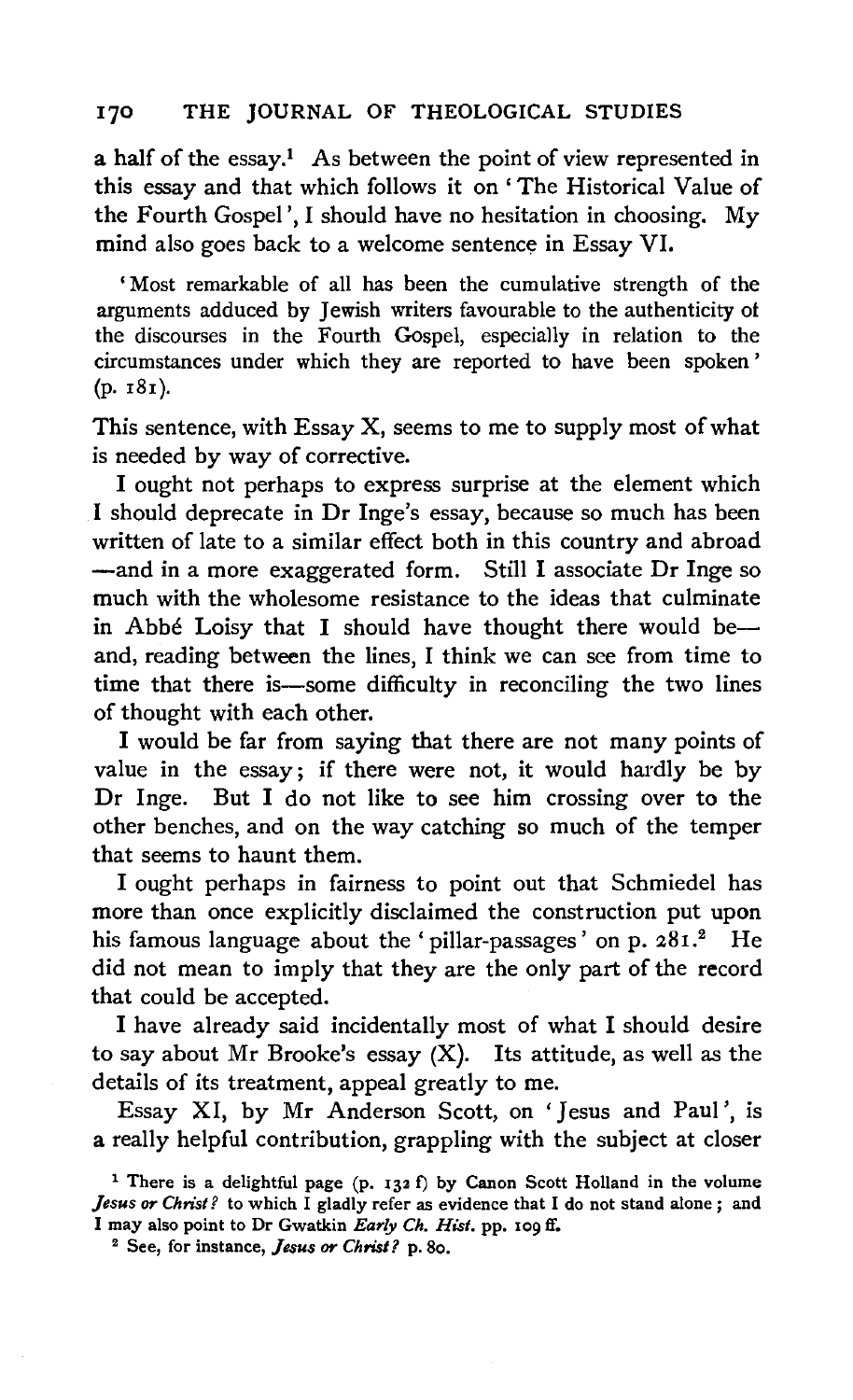quarters and more along its whole breadth than anything that I remember to have seen upon it in English. It seems to me both judicious and satisfactory. One might have expected to find some reference to the writings of Dr Knowling.

Prof. Percy Gardner deals with 'The Speeches of St Paul in Acts' (XII), also in a judicious spirit. The only considerable point on which I should be inclined to differ, would be in assigning a higher historical value to the reports of the speeches at Lystra and at Athens. I should do this chiefly because of the narrative context in which the speeches are embedded. Sir W. M. Ramsay, in particular, has brought out the excellent local colour in these narratives. They both go into considerable detail which has every appearance of authenticity. The speech at Athens links on remarkably well to the surroundings. The existence of an altar with the inscription' To an unknown God' is of course verified fact ; and nothing could be more natural than that the Apostle should take a text from it. If Pauline expressions in the speech itself cannot be so easily verified, it has to be remembered that these two speeches at Lystra and at Athens stand alone as addresses delivered directly to Gentile audiences. But, even so, there is not a little in common (e. g.) with such a passage as Rom. i.  $18-32$ .

Acts xvii 23 As I ... observed the objects of your worship ( $\sigma \epsilon$ *βάσματα*).

What therefore ye worship in ignorance  $(d_y\gamma v_{00}\hat{v}_{\nu\tau\epsilon\varsigma})$ , this set I forth unto you.

2 Thess. ii 4 all that is called God or that is worshipped ( $\sigma \epsilon$ *βασμα***).** 

1 Cor. i 21 seeing that in the wisdom of God the world through its wisdom knew not God, it was God's good pleasure through the foolishness of the preaching to save them that believe.

Gal. iv 8 Howbeit at that time, not knowing God, ye were in bondage to them which by nature are no gods, but now that ye have come to know God, or rather to be known of God (observe the play on 'knowing' and 'not knowing').

Cf. I Cor. ii I, ix 14, xi 26; Phil. i 17, 18; Col. i 28.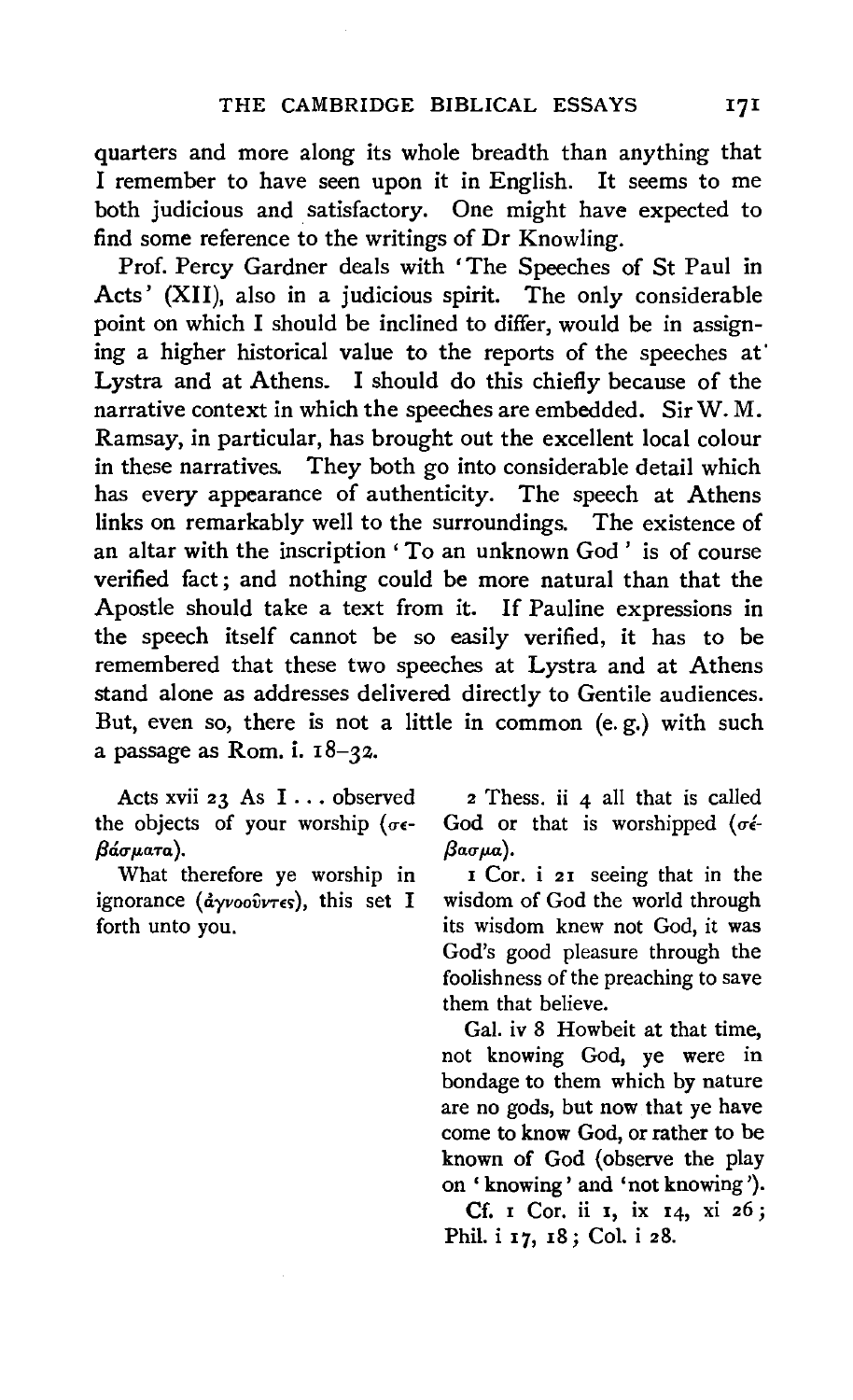Acts xvii 24 dwelleth not in the temples made with hands.

Acts xvii 26 He made of one blood every nation of men ... that they should seek God, if haply they might feel after Him, and find Him.

Acts xvii  $27$  though He is not far from each one of us.

Acts xvii 28 as certain even of your own poets have said.

Acts xvii 29 We ought not to think that the Godhead is like unto gold, or silver, or stone.

Acts xvii 30 The times of ignorance therefore God overlooked ; but now ...

Acts xvii 30 He commandeth men that they should all everywhere repent.

Acts xvii 31 He hath appointed a day, in the which He will judge the world in righteousness by the man whom He hath ordained ; whereof He bath given assurance

 $2$  Cor.  $v$  I we have  $\ldots$  a house not made with hands.

I Cor. viii 6 There is one God, the Father, of whom are all things, and we unto Him.

Rom. i 19 that which may be known of God is manifest in them ; for God manifested it unto them.

Col. i 16 all things have been created through Him, and unto Him.

·Cf. Rom. i I 9, 20.

I Cor. ix 20, 2I To the Jews I became as a Jew, that I might gain Jews . . . to them that are without law, as without law ... that I might gain them that are without law.

Rom. i 22, 23 Professing themselves to be wise, they became fools, and changed the glory of the incorruptible God for the likeness of an image of corruptible man, and of birds, and fourfooted beasts, and creeping things.

Rom. iii 21, 25, 26 But now apart from the law a righteousness of God bath been manifested ... to shew His righteousness, because of the passing over of the sins done aforetime in the forbearance of God ; for the shewing, I say, of His righteousness at this present season...

I Thess. i 9 how ye turned unto God from idols, to serve a living and true God.

Rom. ii I6 in the day when God shall judge the secrets of men, according to my gospel, by Jesus Christ.

I Thess. i Io to wait for His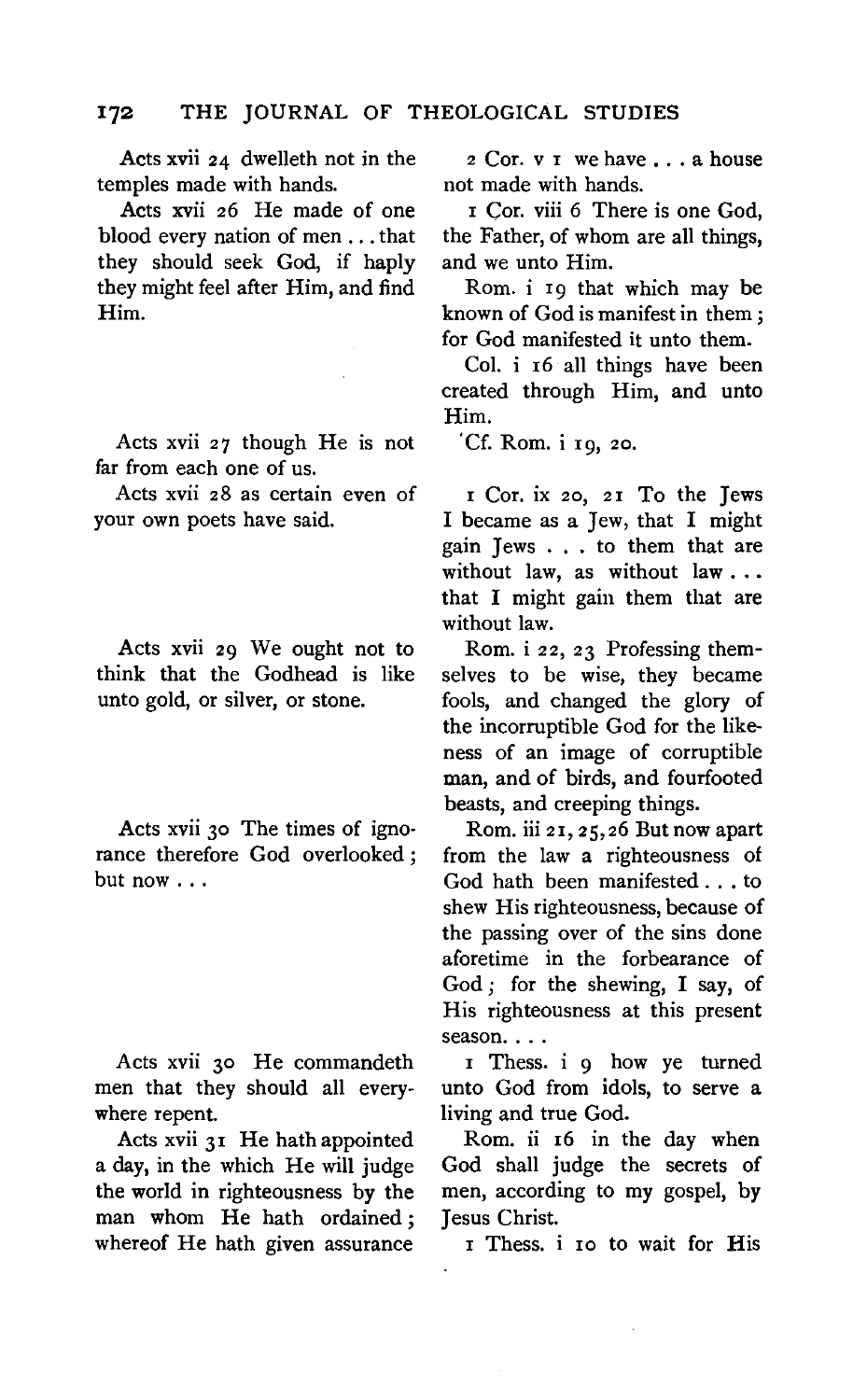unto all men, in that He hath raised Him from the dead.

Son from heaven, whom He raised from the dead, even Jesus which delivereth us from the wrath to come.

Eph. i 19, 20 according to that working of the strength of His might which He wrought in Christ, when He raised Him from the dead.

It will be seen that in the above there is not a little that is distinctively Pauline. The parts of the speech which cannot be so described are of the nature of commonplaces in the controversy between Jew and Gentile ; and we may be pretty sure that St Paul made use of these, when the occasion called for them, though he may have given them a turn of his own.

On the whole I am afraid that I could not describe this essay as 'closely studied' in the sense in which the words would be conspicuously true of some other essays in the volume. Too much use seems to me to be made of vague impressions and probabilities, some of which I cannot recognize as probabilities at all. For instance, in a note on the' bishops and deacons' of Phil. i I, we are left with a choice between supposing that the words are an 'early insertion' or that what was admissible in A. D. 63 was not admissible in A. D. *58.* 

By far the most important thing in the whole essay is an incidental paragraph on the subject of Inspiration. It will be well to give this as it stands.

'From the present point of view the question of the inspiration or non-inspiration of a book is not primary. For how does divine inspiration act upon a writer ? In two ways: first by strengthening and intensifying his natural powers, and second, by producing in him what W. James has called an uprush of the sub-conscious. I should prefer to call the last an inrush of the super-conscious. It makes a man a vehicle of deep-lying forces, so that he builds better than he knows. He may think that he is writing for a society, or even for an individual, when he is really writing for future ages, and to meet needs of which he is unconscious' (p. 417).

The appeal to the subconscious is, I venture to think, fraught with great promise, not only in this but in many other directions. It happens, by a coincidence, that I am myself having recourse to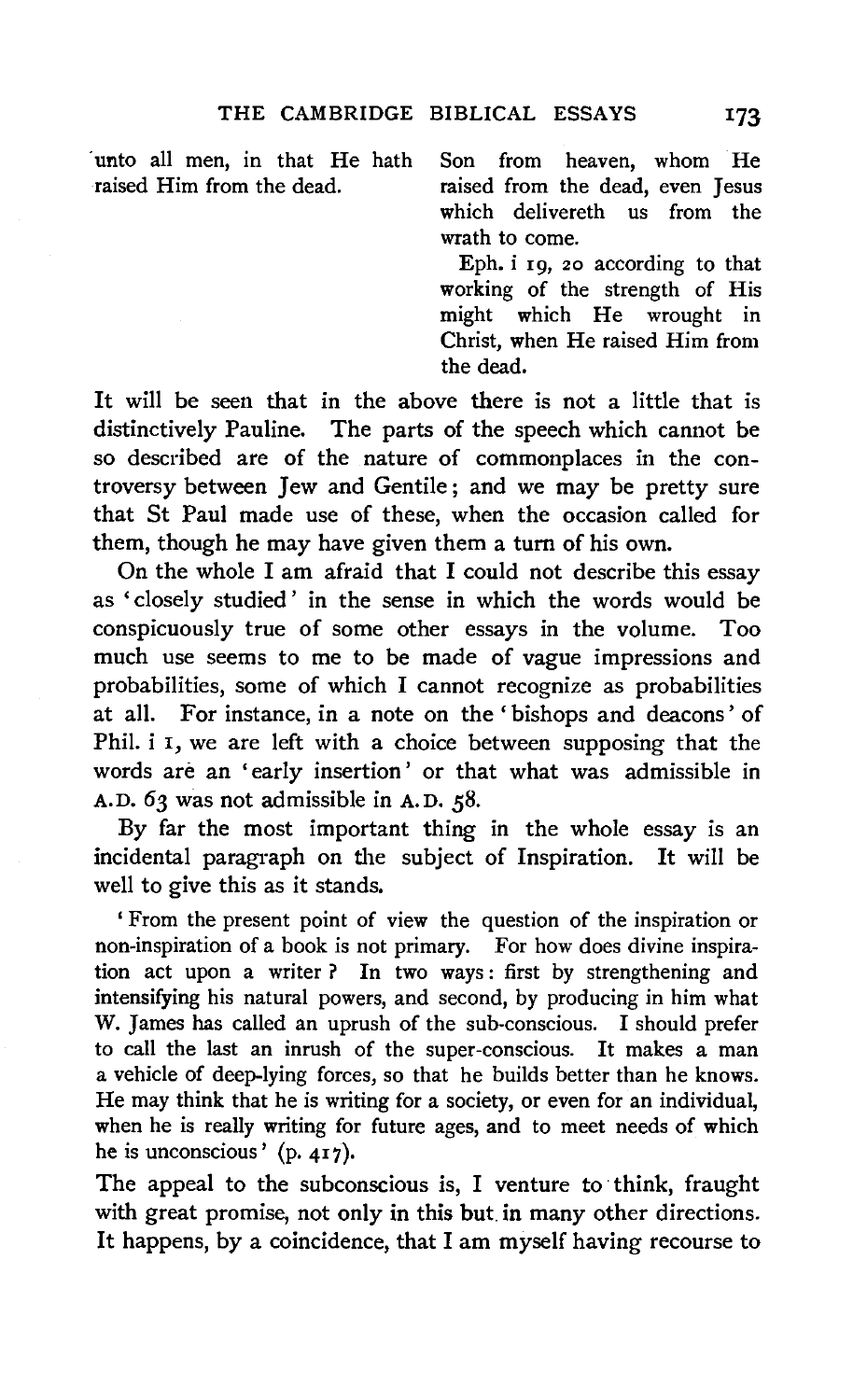it for another purpose at the present time. But on this subject of inspiration, I fully believe with Dr Gardner that it opens out new vistas ; and I am very grateful to him for the form which he has given to his statement. The essay would have been well worth publishing, if it had contained nothing else.

My impression is that the author of the next essay (XIII), on 'The Present State of the Synoptic Problem', is rather burdened -and even perhaps a little overburdened-by the extent of his own learning. He knows all the ins and outs of this most intricate problem, especially in the forms which it has assumed on the continent, though not quite so completely (I am inclined to think) in its ramifications nearer home. However this may be, his knowledge is exceedingly great, and it has the great merit of being both sound and exact. Neither is his presentation of it really wanting in lucidity. And yet there are, as it seems to me, some drawbacks to the essay. I will specify three.

I. In the first place, I cannot help regretting the decision, to which the author explains that he has come, to dispense entirely with footnotes. No doubt to give them would have added no slight labour to a task that was already very laborious. But the value of the essay would have been at least doubled; in the case of one like myself it would have been more than doubled.

I suppose that I have on the whole a fair knowledge of the work that has been done upon the Synoptic Problem. But, unfortunately, I have not the art of making notes or keeping references. The consequence is that, although in reading Mr Latimer Jackson's essay I distinctly remember to have seen somewhere the statements to which he refers, I cannot lay my finger upon the reference, and I know that to find it would take a great deal of time and trouble and that the search would perhaps be baffled altogether in the end. All the struggle would have been saved if Mr Jackson had only set down the reference while he had it under his hand.

Here is a case in point. After remarking that the titles *(Kara Ma88a'i:ov, Kara MapKov)* were prefixed by others, and do not proceed from the Evangelists themselves, Mr Jackson goes on to say,

'We remark an ambiguity; the word might mean "as used by", might point to the work based on the teaching of him whose name was associated with it, or might imply direct authorship. This last interpretation must be adopted; those who prefixed the titles regarded, and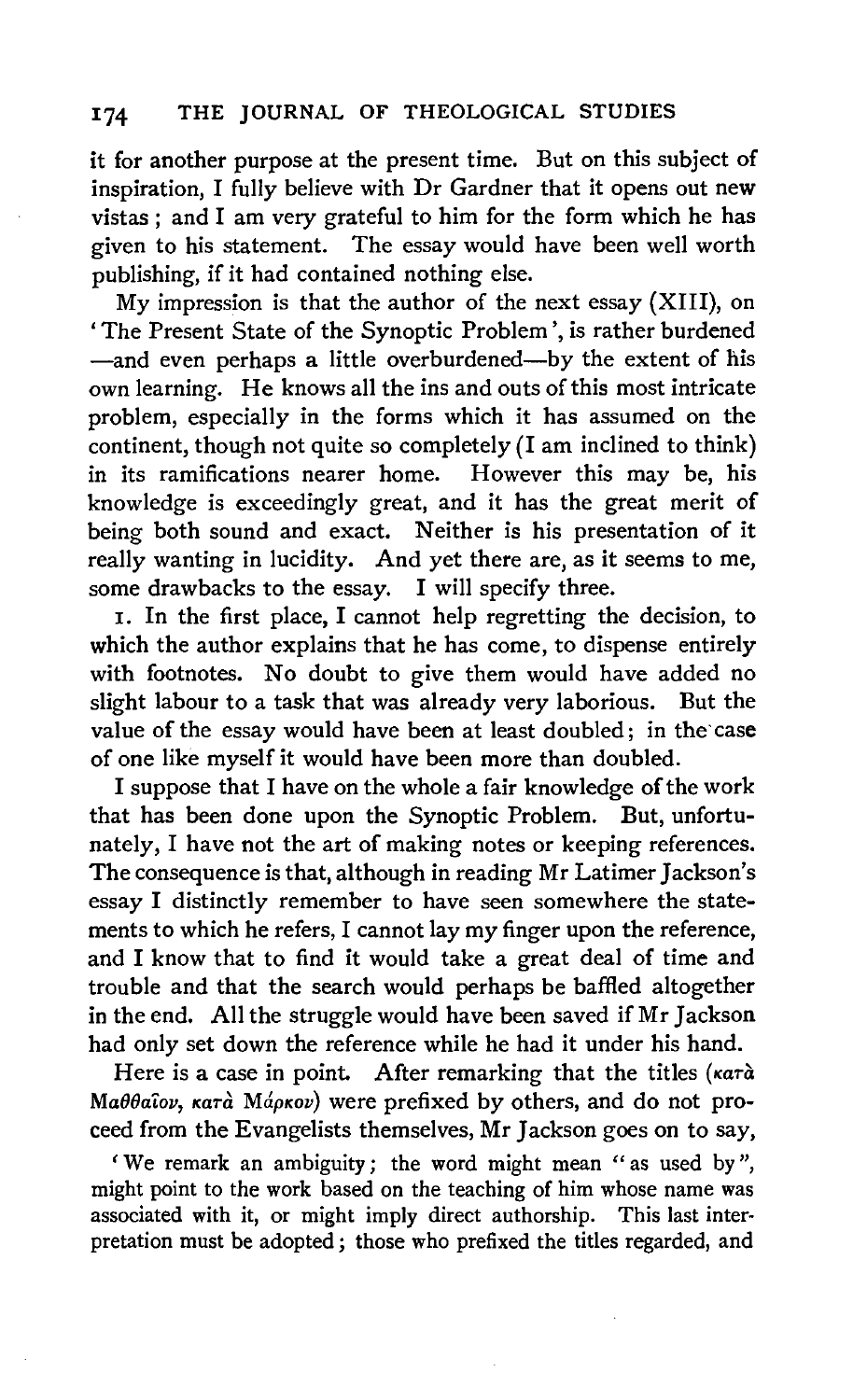meant to indicate, Matthew, Mark, Luke, and John as authors of the works which set forth the one Gospel. Whether they were right in their opinion is quite another matter'  $(p. 427)$ .

I know that I have seen the common view on this subject challenged; and it may perhaps be rightly challenged; there may be evidence forthcoming, from the papyri or otherwise, for the use of  $\kappa$ ar*á* in the sense of authorship. But I cannot lay my hands on the passage. I am not sure that, if I could, I should at once assent entirely to the new view. Even if there are examples of the use of  $\kappa a\tau d$  of direct authorship, I should still think that the choice of it in this connexion (in preference to  $\delta\pi\delta$ ) was determined by a recollection, conscious or unconscious, of the primitive meaning of the word *diayyeA.wv-so* that the whole phrase meant, not exactly 'the Gospel as used by Matthew ', &c., but the Gospel ' in the version of' Matthew and the rest.

I would not be so unreasonable as to expect a reference for everything. What I should like to see would be a judicious selection. References are not necessary on major points, which are. matter of common knowledge. There are many cases which are amply met by the insertion of a name, or names, in a bracket, as is done in the essay. It is really the little, unfamiliar, out of the way statements that the reader should be put in a position to verify and follow up. I must ask to be forgiven if I preach what I do not always practise. When I do not, the reason is usually that which I have given above, the difficulty of laying one's hand upon a reference as one is writing. But I imagine that Mr Latimer Jackson is more methodical than I am. Therefore I shall venture to hope that, in the new edition which I hope will soon be called for, there may be given, not a full array of footnotes, which would disturb the print too much, but a page or two of references on these smaller points as a kind of appendix at the end.

*z.* The next drawback of which I seem to be aware in the essay, is that (as I have already hinted) it does not quite do justice to the work that has been done in this country. It is natural enough that the recent brilliant studies by Harnack and Wellhausen have thrown this work somewhat into the shade. But ' it could hardly be said to-day that the foundations of Synoptic study have not yet been laid in England' (p. 434) is at least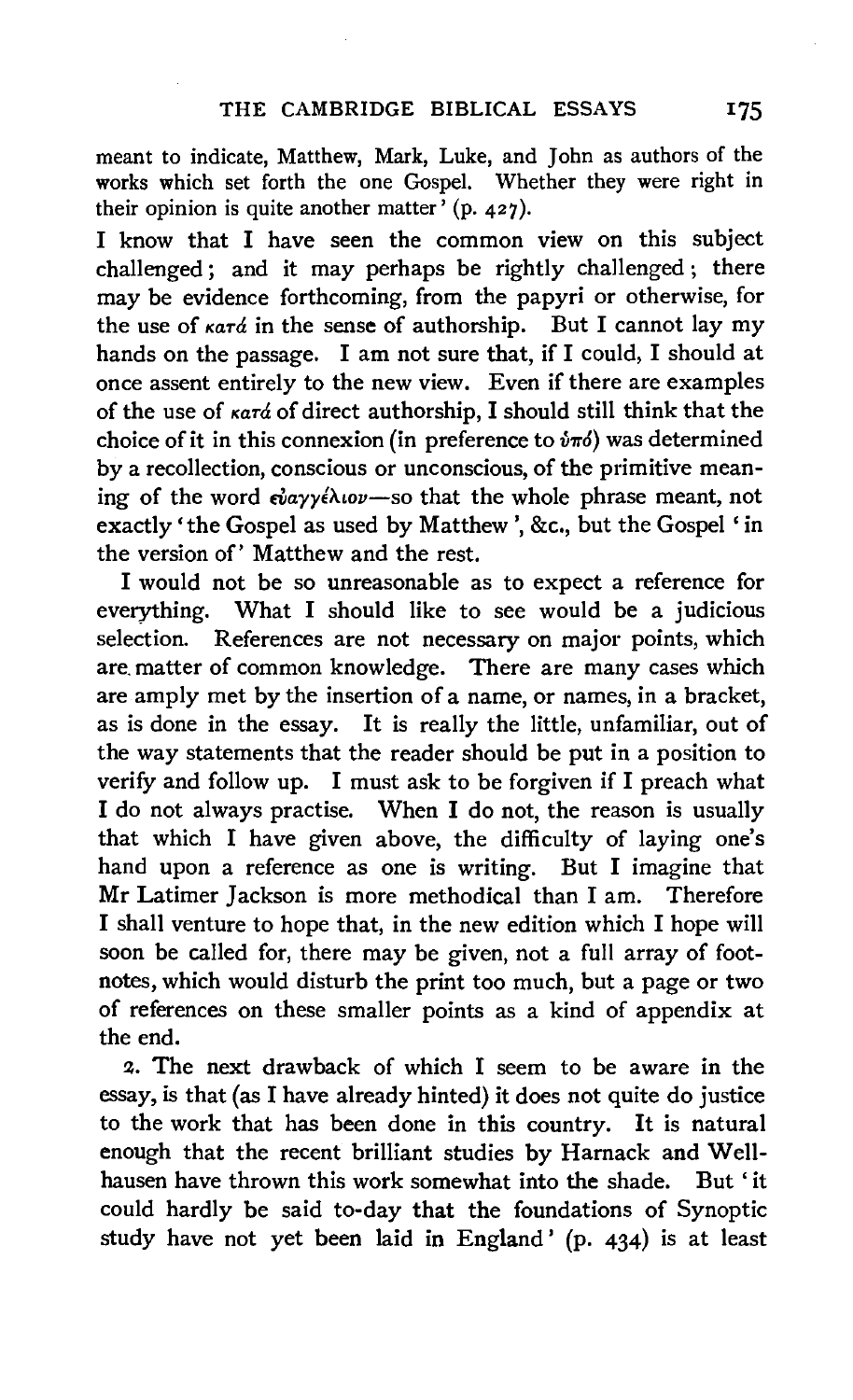a case of the figure *litotes.* It might have been a fair statement fifteen years ago, but scarcely less than that. Mr Rushbrooke's *Synopticon* goes back to the year r88o. Dr Arthur Wright's valuable publications begin (I think) in r8g6. The first edition of Sir John Hawkins's *Horae Synopticae* is dated 1899. The second edition of that most admirable work (which I know to be as highly appreciated in Germany as it is here) has just appeared; and the fact that a second edition is called for is a proof that British students have for some time past not been idle. I should admit perhaps that one needs to have a sieve at hand when one is drawing upon the cornucopia of Dr E. A. Abbott's *Diatessarica*  (from rgoo onwards, at the present time in seven volumes, the later especially of great value, and still incomplete). But it is indeed a cornucopia. In 1907 Mr W. C. Alien produced his Commentary on St Matthew which is full of close, independent, first-hand criticism. And now within the last few weeks, almost simultaneously with Sir John Hawkins's second edition, we have another very sterling and substantial work in Part II of Dr Stanton's *Gospels as Historical Documents.* Other things might have been mentioned, but these are enough. I would take upon myself to say that for the ten years preceding the first of Harnack's well-known *Beiträge* the work done in this country had not been a whit behind that done in . Germany, but even superior to it in sound, cautious, and really progressive method.

3· I would not say that the essay is really deficient in perspective. When it comes to such summings-up as on pp. 451, *454* f, the perspective seems to me to be quite right; the facts are put in their place with proper shades and degrees of gradation. And the results, as stated on these pages, are hopeful and encouraging-perhaps as hopeful and encouraging as I fully believe they should be. But I cannot say as much as this for the essay as a whole. It is in view of this that the writer seems to me to be oppressed by the multiplicity and complexity of the problems to be solved, and the comparatively little way that has been made towards the solution of some of them. One might almost think sometimes that his temperament was naturally rather despondent than sanguine. But I suspect that there is something rather more in it than a matter of temperament. It seems to me that the perspective which is so well observed on the pages I have specified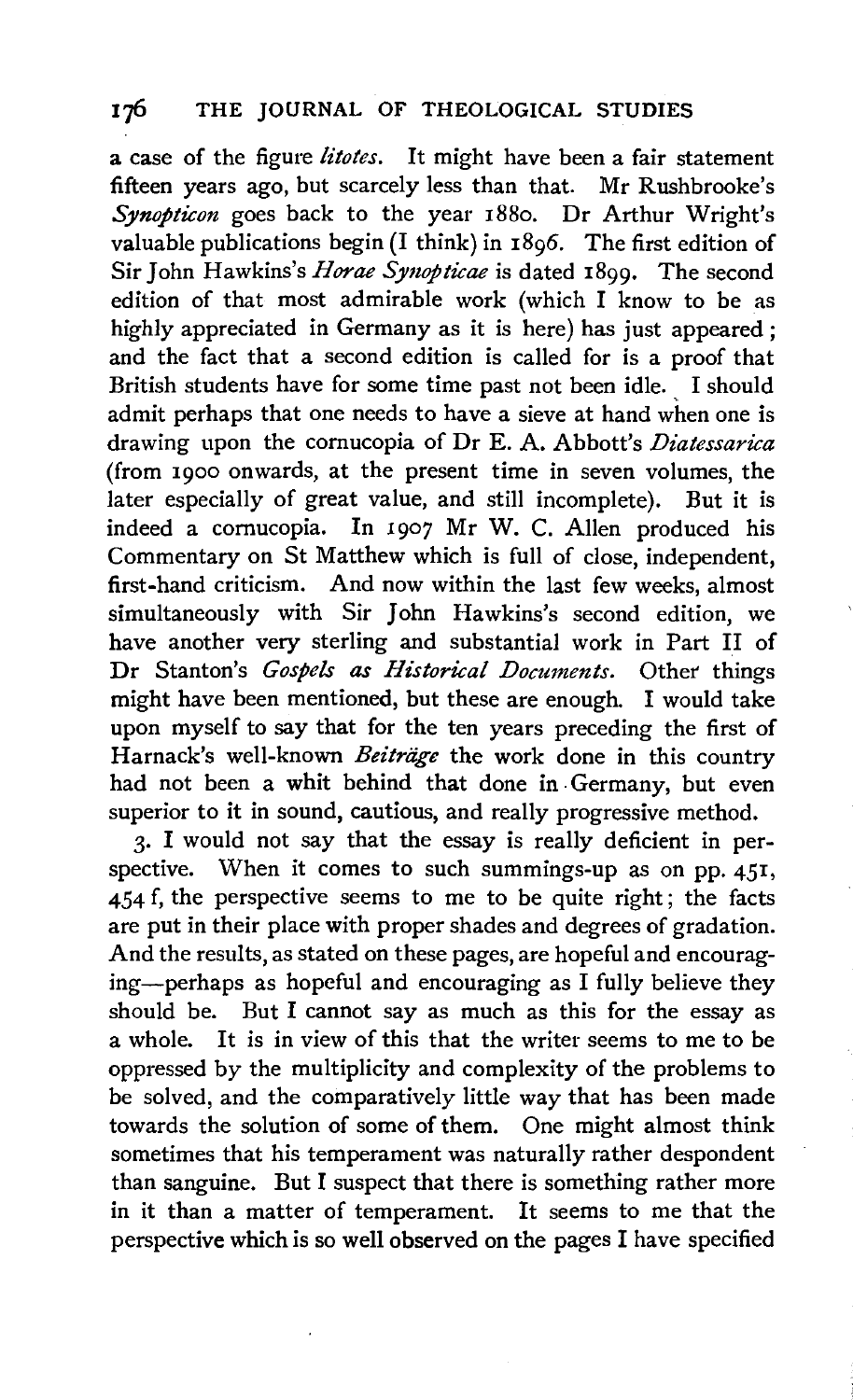is not equally observed all through. It is just the greatest and the most fundamental problems that are nearest to their solution; and it is just these which arouse hope and a certain confidence. If we were to treat all questions as of equal value, and all failures to solve them as equally significant, then I admit that the outlook might seem depressing. But I cannot help thinking that the depressing appearance is partly-and even largely-caused by the fact that a good many of the questions that are often put are really insoluble; the data for solving them are insufficient; and it would really be better that they should not be put at all, or only in the way of irresponsible speculation. On the questions that matter most I believe that the progress made, or in process of being made, is really great, and that a few more years will see a large amount of consensus all along the line.

I hope Mr Latimer Jackson will not think me captious in the criticism I have been making. I have a very sincere respect for his essay. I admire both the knowledge and the effort after exactness and due circumspection of statement that have gone towards its making. I value it greatly, and shall hope to derive much instruction from it. But I have thought it right to point out how it might have been more valuable still.

When Dr James H. Moulton writes on 'New Testament Greek' (XIV), we know that we are in the hands of a master of his subject; and the essay is really like that of a master. It is full of points and is thoroughly interesting, though it does not aim at being exhaustive in the same way that some previous essays may be said to do. Of course some subjects admit of this more than others; and a certain relative exhaustiveness is part of the special merit, e.g., of Mr Latimer Jackson, Dr McNeile, and-with due allowance for proportion-we may add, of Mr Stanley A. Cook. But Dr Moulton's treatment of his subject is quite in place, and (so far as I am competent to judge) altogether to be commended. I have no special questions or criticisms to raise; and, as I have taken up a good deal of space and time already, I may be perhaps allowed to pass on. In doing so I may perhaps just say that on personal grounds I am glad to see the opinion of scholars coming round-for it is really a coming round-as to the meaning of  $\delta$ ia $\theta$ ήκη in Heb. ix 16 f. I always used to be sceptical as to the meaning 'covenant ', even when it was most in fashion.

VOL.XI. N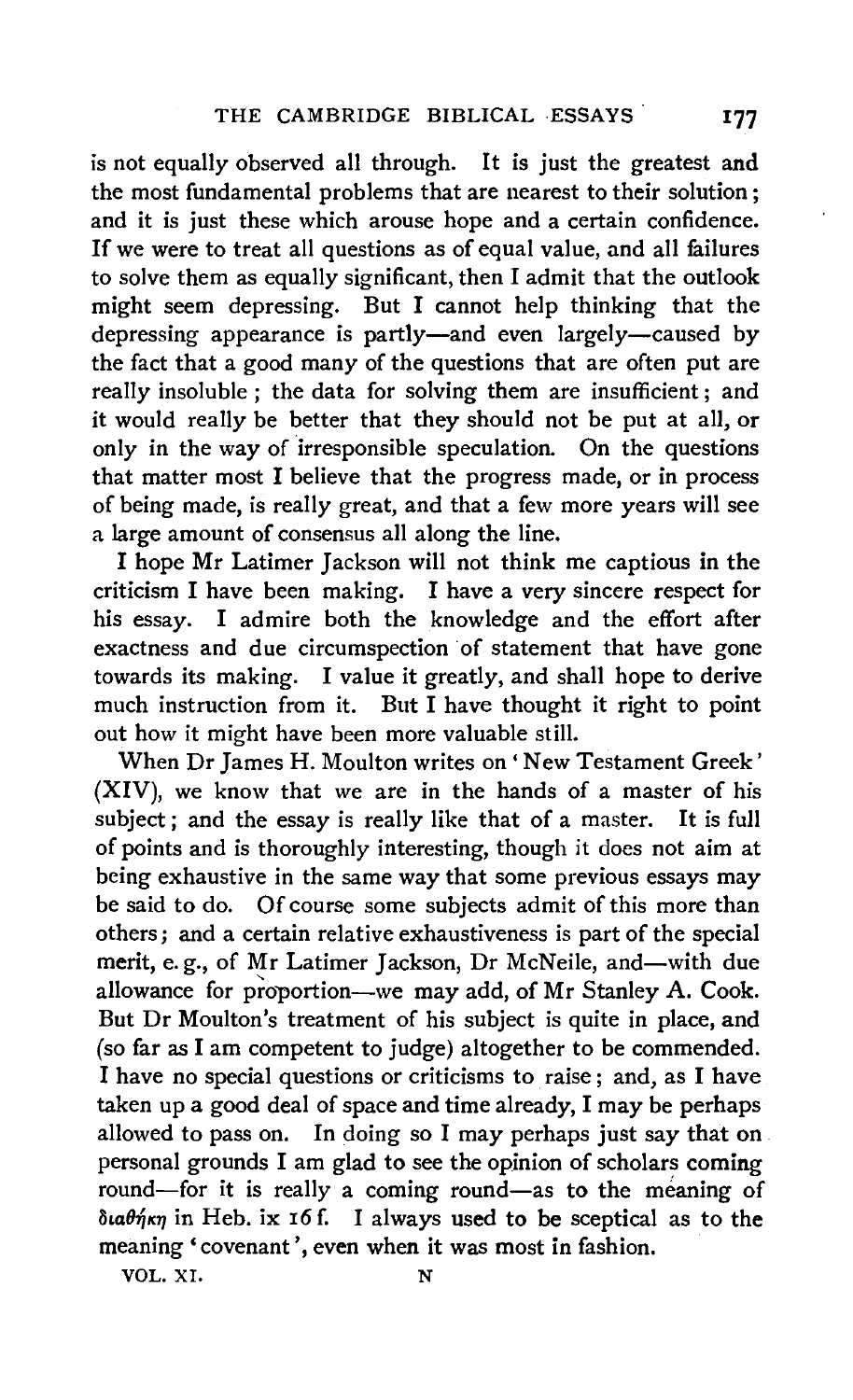· For similar reasons I may also be brief in speaking of Mr Valentine-Richards on 'New Testament Textual Criticism' (XV). This too (but in a rather different way) seems to be a thoroughly workmanlike essay, in which the treatment is appropriate to the subject-matter. The essay does not aim at great fullness. It contains a rapid survey of the history of the subject brought down to the present time. I am glad to see that Mr Valentine-Richards receives the results (so far as they have yet appeared) of Freiherr von Soden's great work with what I should call judicious reserve.

The most notable omission in the essay is rather, I suppose, a misfortune than a fault. There is no mention, so far as I have noticed, of Mr C. H. Turner. I never think it fair to lay stress on things that may have come in at the last moment. I do not doubt that a volume like the present must have been a long time upon the stocks; and I can well believe that, at the time when Mr Valentine-Richards was correcting his proofs, the able article on the Text of the New Testament in Murray's *Illustrated Bible Dictionary*  (published in 19o8) had not come in his way. Still less could one expect this of the series that is still coming out in the JOURNAL.

The volume is naturally closed by an essay on ' The Religious Value of the Bible', which breathes all the *mitis sapientia* of Dr Swete. We are led to infer that this essay was added, apparently rather at the last moment, to fill a place unavoidably left vacant by another contributor. The essay is not only characteristic of its author, but it may be said to be also characteristic of the present day and of the book as a whole. It shews that wide tolerance and open-minded recognition of good from all sides which marks the age to which we belong. There is one passage in particular which I should like to quote.

' The Gospels exhibit this pattern, and it is this which gives them a religious value that even in the Bible itself is unique. No criticism, whether of the sources of the Gospels or of their historical details, can greatly affect their value in this respect. It is independent of our acceptance of the miracles. That it can even survive an abandonment of the Catholic Doctrine of the Person of Christ, or a refusal to analyse the impression which the Gospels convey upon that subject, may be seen from the earlier lectures of Adolf Harnack's *What is Christianity*  $\lambda$  No